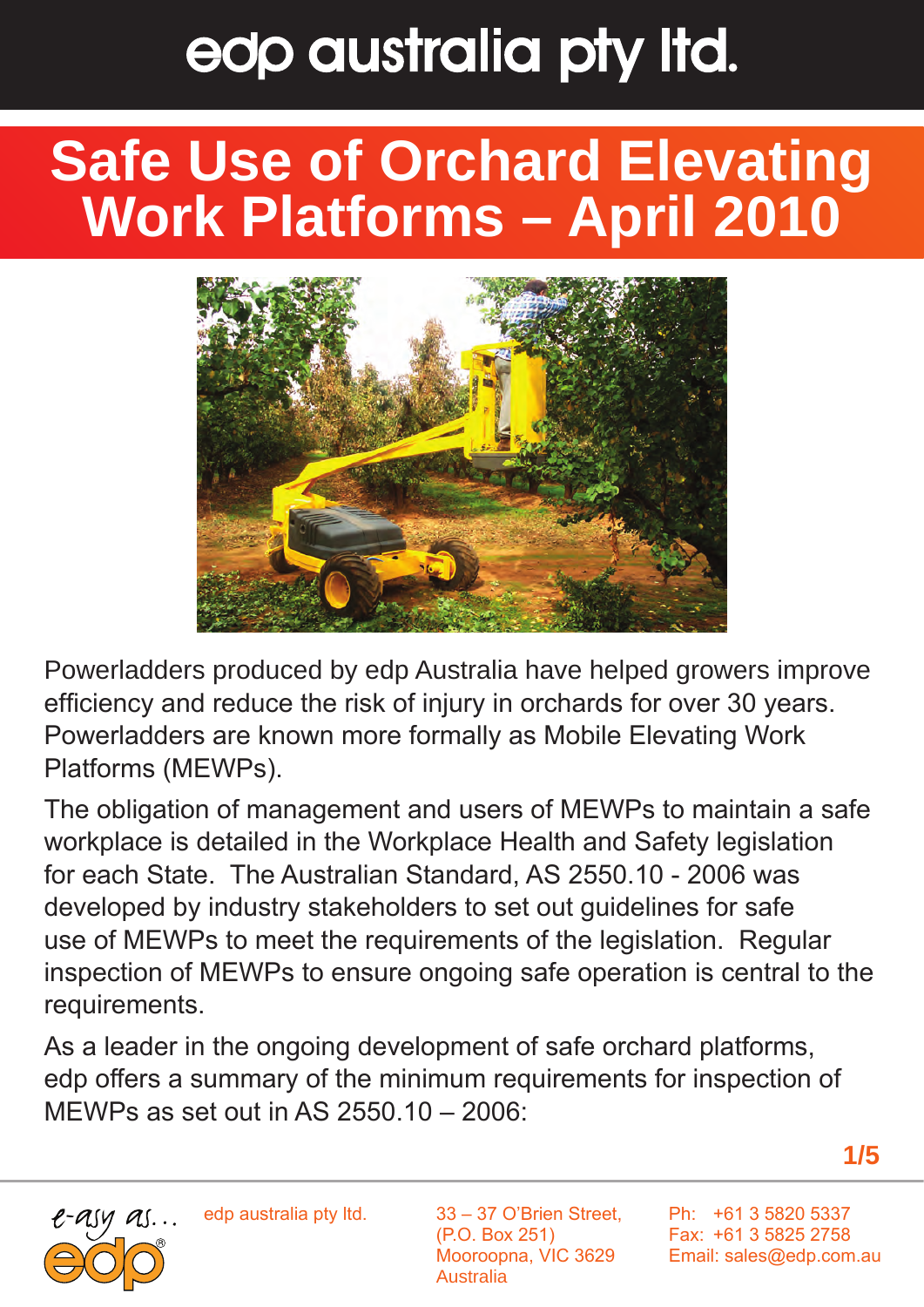#### **1.Inspection before start of work**

This inspection includes a visual inspection and functional test of the operating and safety devices of the MEWP. It is normally carried out by the operator before start of work. The inspection list should be documented, signed off by the operator, and filed in the log book. Defective items are to be reported and rectified before start of work. The following items should be included in the inspection list:

- No loose or missing parts (including wiring harness)
- No obvious structural defects, damage, cracks, corrosion
- Safety rails and the gate on the platform are operational
- Tyres are inflated correctly and all wheel nuts are in place
- No air, hydraulic, or fuel leaks
- Placards and warning labels are in place
- Controls on the platform are functional
- Emergency lowering system is operational
- Personal protective equipment and fall-arrest harness (if required) is in place
- Brakes are effective
- Safety switches and interlocks operate correctly

Operators must be trained to carry out the inspection competently.



edp australia pty ltd.

33 – 37 O'Brien Street, (P.O. Box 251) Mooroopna, VIC 3629 Australia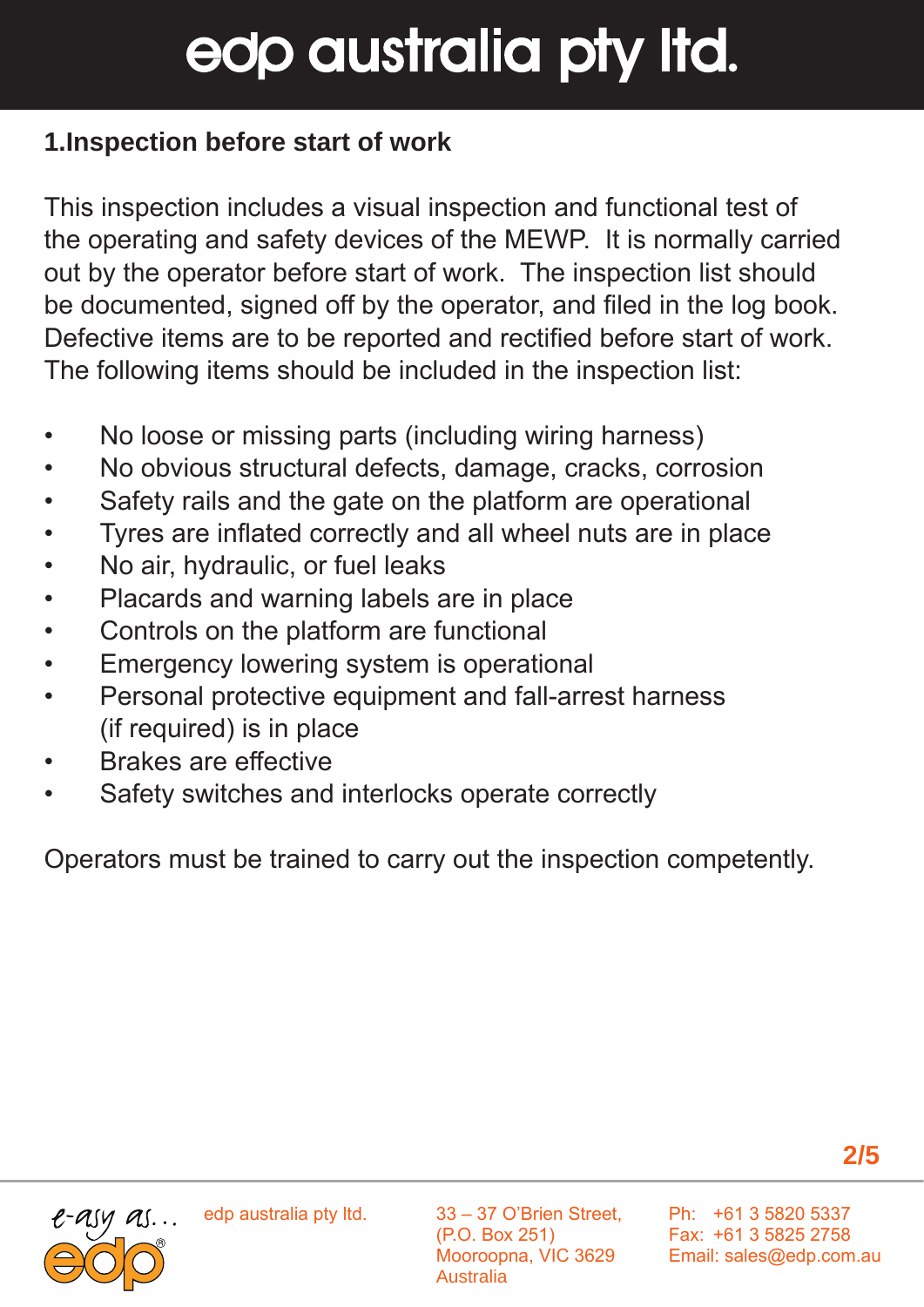#### **2. Routine Inspection**

A routine inspection of the MEWP is to be completed by a competent person at maximum 3 month intervals while the MEWP remains in service. This inspection includes a review of the 'before start of work' inspection records to identify items that may require specific attention. The inspection would normally be carried out in conjunction with specific checks and lubrication requirements specified in the maintenance manual. The MEWP must not be returned to service until critical faults have been rectified. A service report must be completed and filed in the log book.

#### **3. Periodic Inspection**

The periodic inspection includes items noted in the routine inspection plus additional items noted by the manufacturer in the maintenance manual. A competent person is required to review the log book to identify items that require particular attention. These items should be included in the maintenance program for subsequent periodic inspections.

The inspection and associated maintenance could be carried out preharvest. The MEWP must not be returned to service until critical faults have been rectified.





edp australia pty ltd.

33 – 37 O'Brien Street, (P.O. Box 251) Mooroopna, VIC 3629 Australia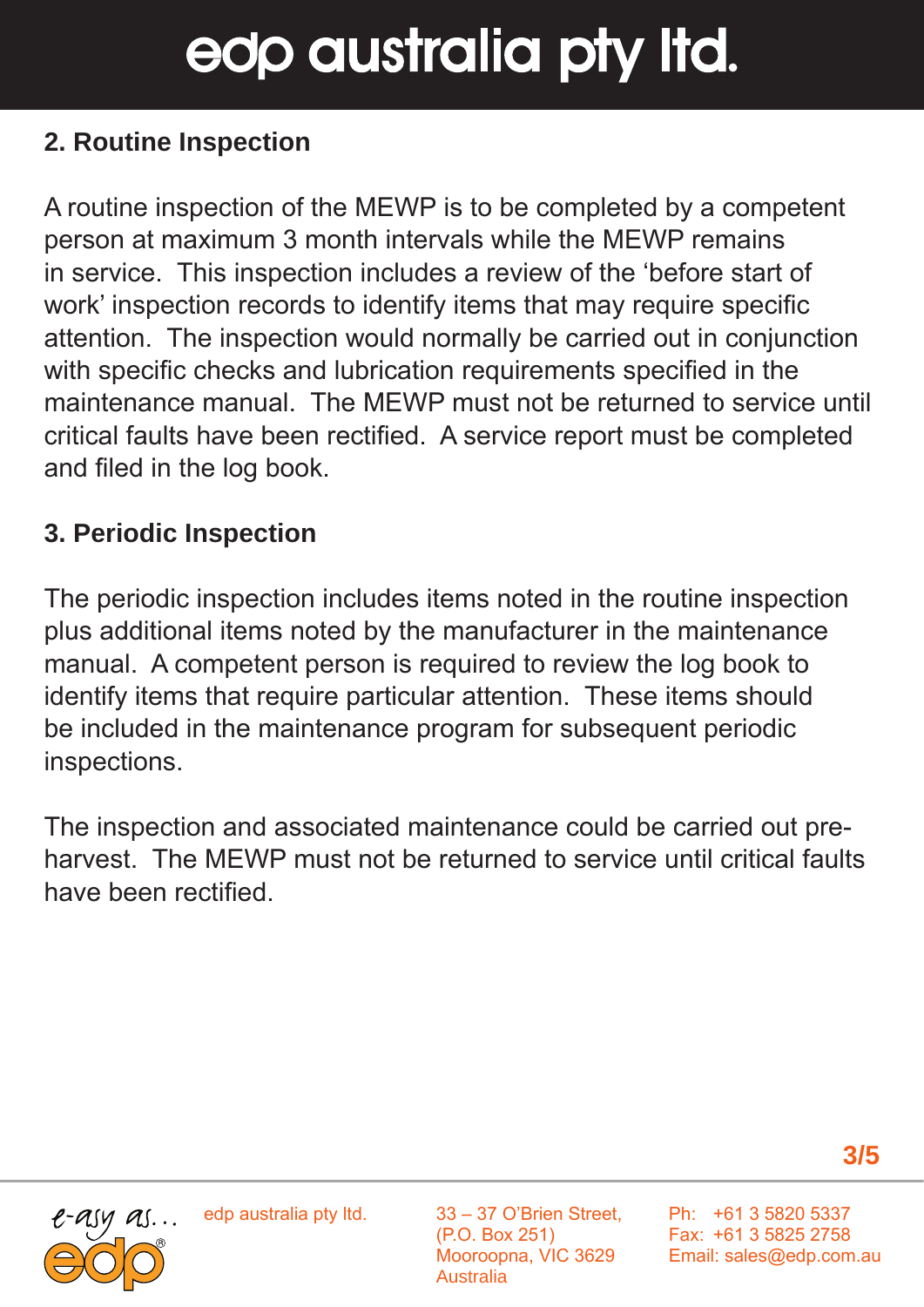#### **4. Major Inspection and Enhanced Periodic Inspection**

A Major Inspection is required to be completed before the MEWP has been in service 10 years. This inspection and associated maintenance may be scheduled to start following the 5th year for completion before the 10th year of operation. The Major Inspection is again required before each subsequent 5 years service is completed.

A Major Inspection shall involve all those critical components identified by the manufacturer or competent person. Where necessary the MEWP shall be stripped down and paint and grease removed to allow a complete and thorough inspection.

When planning a Major Inspection, due consideration should be given to:

- The past service life, and current condition,
- Whether the MEWP can be upgraded to current AS 1418.10 requirements or latest specification,
- Maintenance records to identify evidence of repeated failures which need corrective action

The Major Inspection shall pay attention to the operation of all operating and safety systems. All critical areas shall be examined by non-destructive testing techniques for evidence of fatigue cracking. An inspection report shall be prepared by the competent person. Maintenance necessary to ensure continued safe operation shall be identified including items that require particular attention in subsequent inspections.

The MEWP shall not be returned to service until all safety related issues have been corrected.

**4/5**



edp australia pty ltd.

33 – 37 O'Brien Street, (P.O. Box 251) Mooroopna, VIC 3629 Australia